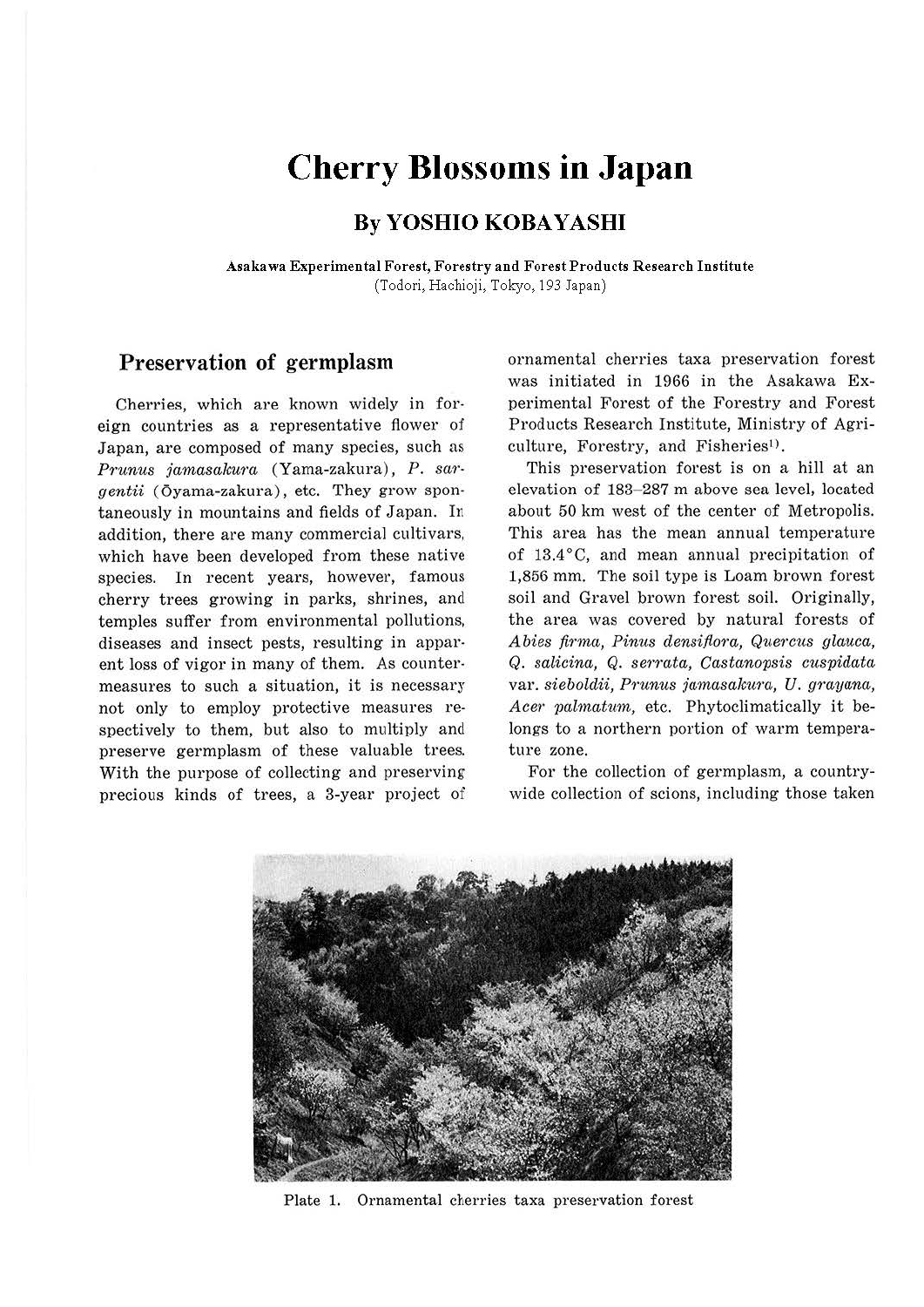from giant trees which are famous as natural monuments, was made, and they were multiplied by grafting. For each kind of trees, 3-9 trees were planted. As of November 1981, a total of 1,807 trees, representing 215 kinds, were grown in 6 ha area.

## **Blossoms in the preservation**   ${\bf forest}^{1,2,3,4)}$

Cherry trees growing in Japan are basically *Prunus jamasakura,* P. *sargentii,* P. *leveilleana*  (Kasumi-zakura), P. *lannesiana* var. *speciosa*  (Oshima-zakura), *P. incisa* (Mame-zakura), P. *spachiana* f. *ascendens* (Edohigan), P. *apetala* (Choji-zakura) , *P. maximowiczii* (Miyama-zakura), *P. nipponica* (Mine-zakura) etc., and their varieties and forms, accounting for a total of about 100 kinds. From these kinds and others such as P. *cerasoides* var. *campanulata* (Hikan-zakura) and P. *pseudo-cerasus* (Kara-mi-zakura), commercial cultivars totalling 200-300 kinds were developed and are cultivated.

As most kinds of the cultivars are kept in the preservation forest at Asakawa, they come into bloom in various colors in spring. Although the peak of blooming is from mid- to late-April, the blooming season lasts for a long period from late-February to early May. There are some kinds of cherry which unseasonably bloom in early winter. P. *parvifolia*  (Fuyu-zakura), P. subhirtella cv. Autumnalis (Jugatsu-zakura), etc. are regarded to be rare, because they bloom from November to December.

On the other hand, *P. kanzakura* (Kanzakura) blooms in late February, and P. *kanzalcura* cv. *Oh-kanzakura* ( 0-kan-zakura), P. *introrsa* (Tsubaki-kan-zakura), *P. cerasoides*  var. *campanulata* (Hikan-zakura) , etc. bloom in early March. In the period of rising temperature from March to April, chenies with slightly small flowers, such as P. *svachiana* f. *ascendens* (Edohigan) , P. *incisa* (Mame-zakura), P. *apetala* (Choji-zakura), etc. come into bloom, followed by *P. yedoensis* (Somei-yoshino) which is cultivated most usually in various places of Japan, and blooms with shoots full of flowers before leaf emergence. Then, P. *lannesiana* var. *speciosa* (Oshima-zakura) and *P. jamasakura* bloom with the emergence of new leaves, when P. *yedoensis* ends its blooming. P. *jamasalcura,* a typical cherry in Ja- pan used to serve for cherry-viewing from old time, has variations in flowers and color of new leaves. For example, there are double flower cultivars like *P. jamasakura* cv. *Sanozakura* (Sano-zakura). P. *sargentii,* which has beautiful crimson flowers and is distributed plentifully in mountainous areas of Hokkaido and northern part of the mainland, bloom in mid-April, i.e. slightly later than P. *,iamasakura.* 

After the mid-April, a group of P. *lannesiana,* containing many forms which are the richest in variations among commercial cultivars, begins to bloom. This group is composed of cultivars developed mainly from P. *lannesiana* var. *speciosa* or crossings of it with



Plate 2. *Prunus lannesiana* cv. *Mikuru-11ia,kaisi* (Mikuruma-gaeshi)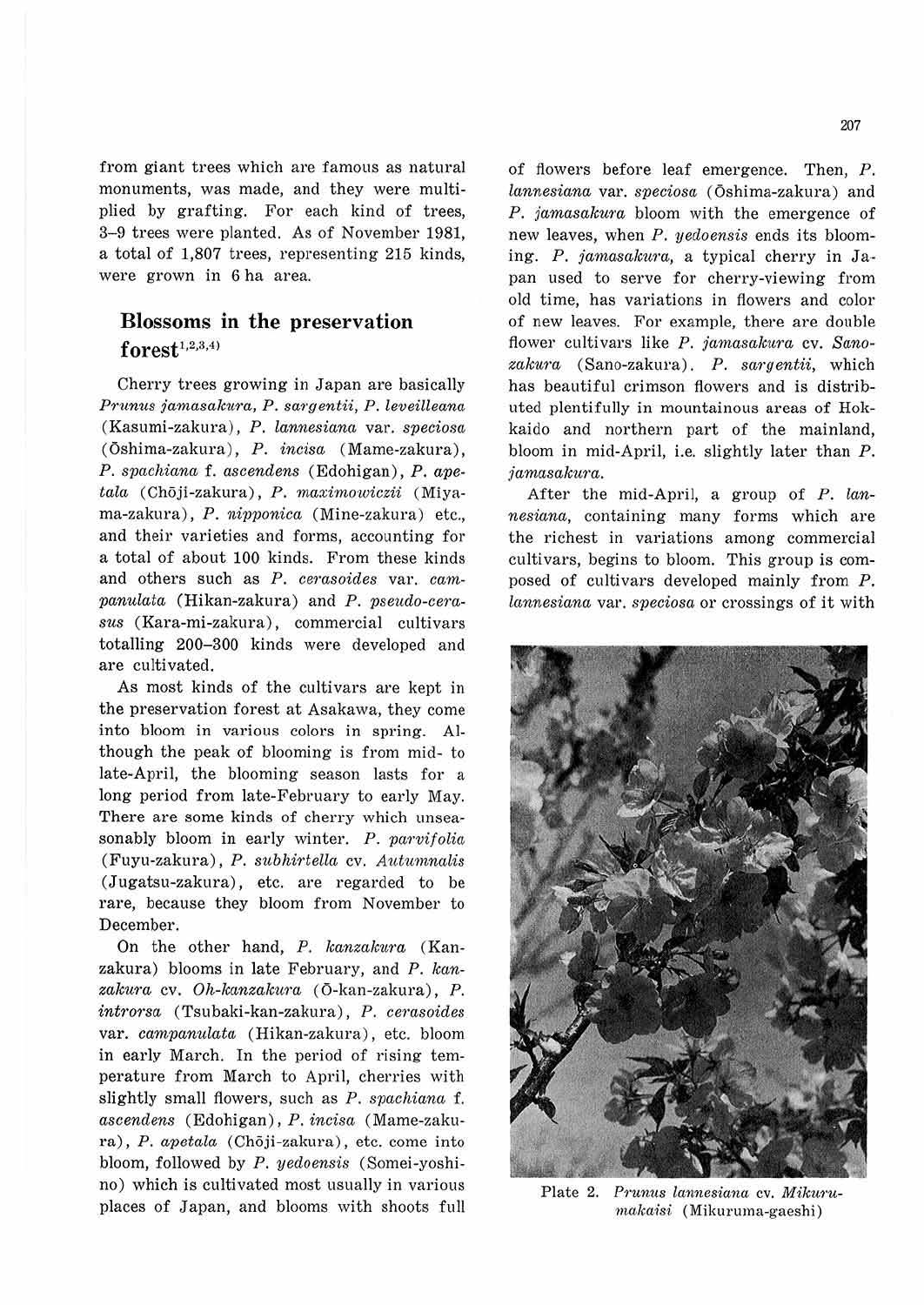

Plate 3. *Prunus lannesiana* cv. *Superba* (Shogetsu)

*P. jamasa/cura, P. sargentii,* etc., and it is composed of many forms with diversified characteristics such as simple flowers, double flowers, different color intensity, and different flower size.

P. *lannesiana* cv. *Milcitrimialcaisi* (Mikuruma-gaeshi) bas both simple flowers and double flowers with 6-8 petals in a same tree. Cv. *Affinis* (Jō-nioi) and cv. *Surugadai-odora* (Surugadai-nioi) have scented flowers with some stamens changed to petaloidy. Cv. *Contorta* (Fukurokuju), cv. *Azumci-nishilci* (Azuma-nishiki) and cv. *Sirotae* (Shirotae) bear large flowers, 4-5 cm in diameter, with an increased number of petals, 10-30. Cv. Alboro*sea* (Fugenzō) and cv. *Sekiyama* (Kanzan) produce flowers with two green leafy pistils. Cv. *Granclif(.ora* (Ukon ) and cv. *Gioilco* (Gyoikō) have light greenish yellow flowers. Cv. *Sphaerantha* (Kenrokuen-kiku-zakura) and cv. *Multivetala* (Najima-zakura) , produce flowers, each of which has 100-400 petals and an additional flower overlapped at the center of a flowers. Their blooming season is late: they bloom from late April to early May with a great diversity of flowers.

### **Management of preservation**  forest and cherry growth<sup>11</sup>

Cultural management influences a great deal

growth of cherry trees. To maintain a high vigor of the growth, weedings in June and August, fertilizer application in each winter, mulching by bark-compost applied at the base of each tree, and protection against typhoon by Shinto-shrine-gate type or three-pole type supports, if necessary, are needed to be done. As cherry trees are more liable to be damaged by diseases and insect pests than other kinds of trees, early detection and prevention are necessary. Insect pests which apt to occur in the preservation forest are *Malacosoma neustria testacea* which occurs in spring and eats leaves, *Phalera flavescens,* occurring in early autumn, Pseudaulacapsis prunicola which adheres to trunks in a white mass, and *Tuberocevhalus sakurne* which produces gall on new leaves, etc. *Conopia hector,* which enters between bark and xylem and eats, causes a great damage to commercial cultivars, but the damage is relatively less for wild species such as  $Prunus$  *jamasakura, P. spachiana* f. *ascendens,* etc. *Hyphantria cunea,* which is found in plenty in cities, occurs in the adjacent towns too, but is not found in the preservation forest, which is surrounded by natural forests and rich in natural enemies.

Regarding disease damages, *Monilia cinerea*  f. *americcina* attacks new leaves immediately after they expand in early spring, and it causes particularly great damages to trees with early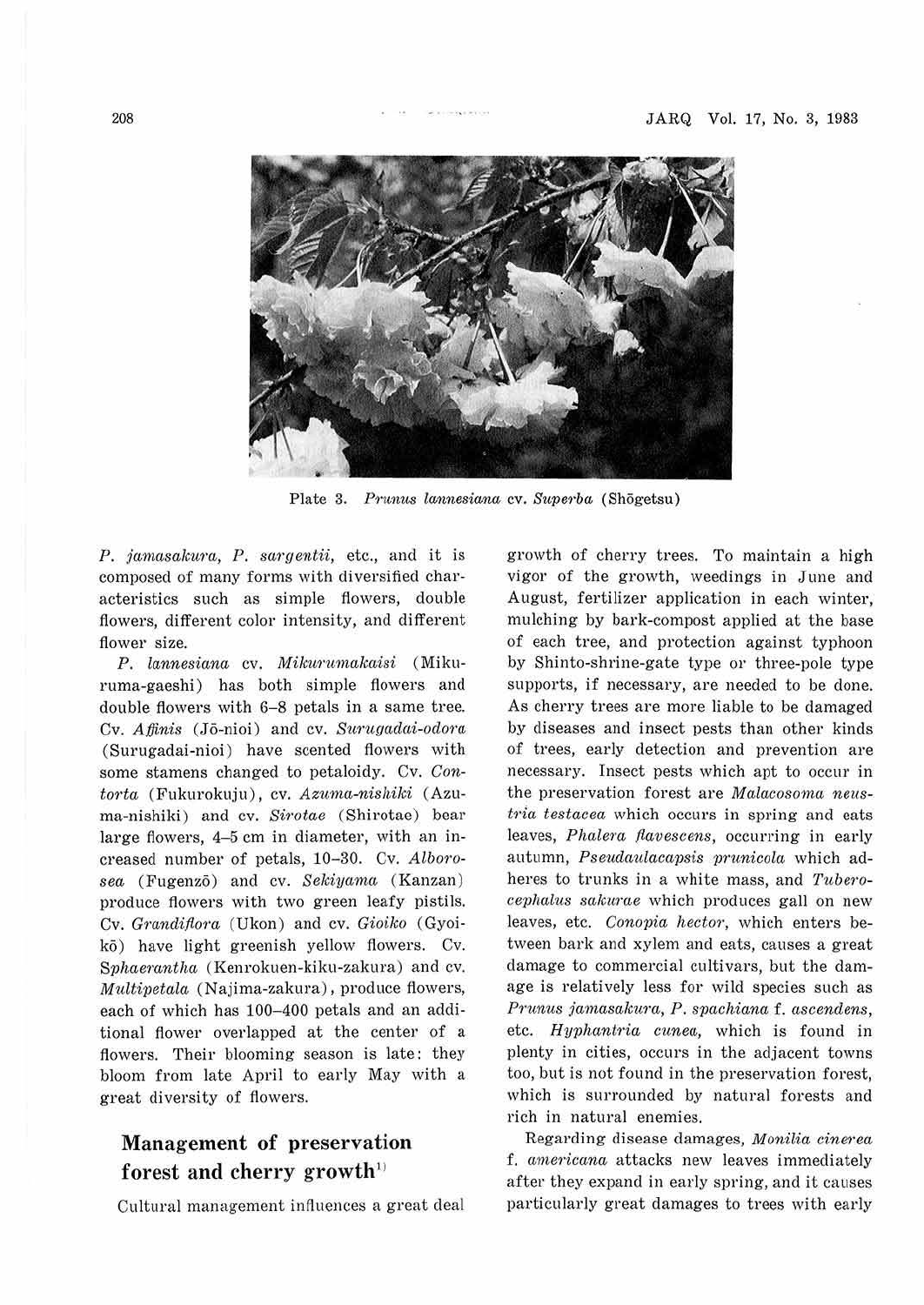| Plant name                                                | Planted<br>site* | 1968                     |                               | 1980                     |                               | No. of            |
|-----------------------------------------------------------|------------------|--------------------------|-------------------------------|--------------------------|-------------------------------|-------------------|
|                                                           |                  | Tree height, m<br>(mean) | Basal diameter,<br>cm, (mean) | Tree height, m<br>(mean) | Basal diameter,<br>cm, (mean) | trees<br>examined |
| Prunus spachiana f. ascendens (Edohigan)                  | U                | Planted in 1967          |                               | 8.8<br>(10.0)            | 25.0<br>(28.0)                | 6                 |
| P. spachiana f. spachiana (Shidare-zakura)                | U                | 1.27<br>(1.40)           | 1.74<br>(3.20)                | 6.8<br>(7.0)             | 27.8<br>(32.0)                | 5                 |
| P. spachiana f. spachiana cv. Pendula-rosea (Benishidare) | U                | 1.50<br>(1.85)           | 1.26<br>(1.80)                | 6.0<br>(6.0)             | 23.0<br>(29.0)                | 8                 |
| P. jamasakura cv. Sanozakura (Sano-zakura)                | M                | 1.61<br>(1.80)           | 1.87<br>(2.20)                | 8.1<br>(9.0)             | 24.6<br>(27.0)                | 9                 |
| P. lannesiana cv. Surugadai-odora (Surugadai-nioi)        | U                | 1.79<br>(2.00)           | 1.93<br>(2.60)                | 4.8<br>(5.0)             | 21.7<br>(23.0)                | 6                 |
| P. yedoensis (Someiyoshino)                               | L                | 1.84<br>(2.15)           | 1.47<br>(1.60)                | 9.5<br>(10.0)            | 26.3<br>(32.0)                | $8\,$             |
| P. lannesiana var. speciosa (Öshima-zakura)               | M                | 1.60<br>(1.80)           | 1.60<br>(1.80)                | 7.8<br>(9.0)             | 26.6<br>(38.0)                | 5                 |
| P. lannesiana cv. Alborosea (Fugenzō)                     | L                | 2.07<br>(2.40)           | 2.51<br>(3.00)                | 6.4<br>(8.0)             | 20.6<br>(23.0)                | 7                 |
| P. lannesiana cv. Sekiyama (Kanzan) A.                    | L                | 1.86<br>(2.10)           | 2.27<br>(2.50)                | 6.3<br>(7.0)             | 21.3<br>(24.0)                | 4                 |
| P. lannesiana cv. Sekiyama (Kanzan) B.                    | U                | 1.51<br>(1.62)           | 1.27<br>(1.40)                | 6.0<br>(6.0)             | 23.3<br>(24.0)                | 4                 |
| P. lannesiana cv. Grandiflora (Ukon)                      | M                | 1.91<br>(2.12)           | 2.61<br>(2.90)                | 6.9<br>(8.0)             | 24.3<br>(32.0)                | 8                 |
| P. lannesiana cv. Hisakura (Ichiyō)                       | L                | 1.95<br>(2.55)           | 1.90<br>(2.80)                | 6.6<br>(7.0)             | 22.8<br>(26.0)                | 5                 |
| P. cerasoides var. campanulata (Hikan-zakura)             | L                | Planted in 1969          |                               | 5.8<br>(6.0)             | 17.3<br>(21.0)                | 4                 |
| P. kanzakura cv. Rubescens (Shuzenji-kan-zakura)          | L                | Planted in 1970          |                               | 10.0<br>(10.0)           | 28.3<br>(30.0)                | 3                 |

#### Table 1. Growth of cherries at the Asakawa Experimental Forest

- - " U: Upper, M: Middle, and L: Lower part of the slope Date of survey: 15 April 1968, and 30 Sept. 1980 Figures in parenthesis indicate maximum growth.